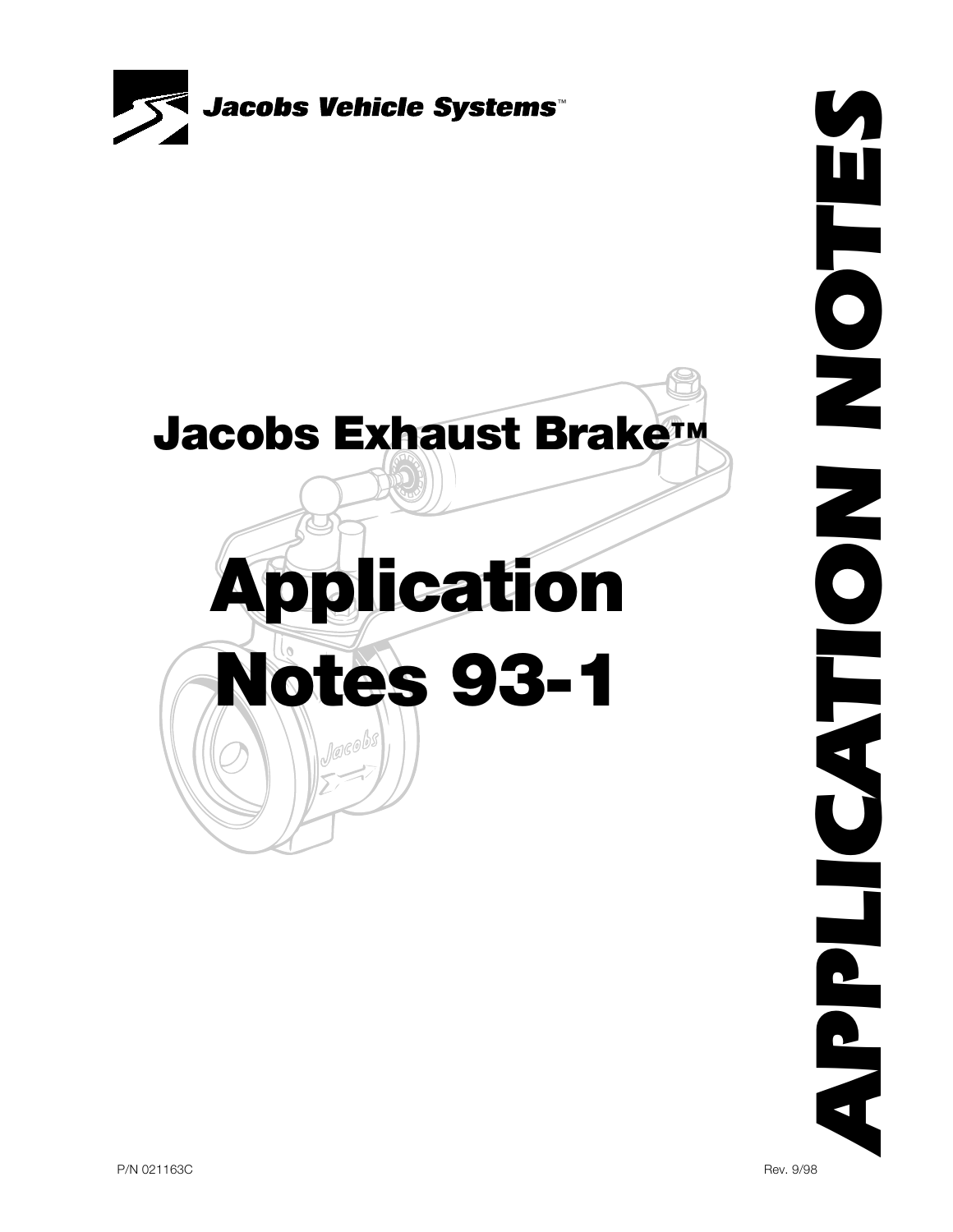

**FIG. 1**

Jacobs Vehicle Systems 22 East Dudley Town Road Bloomfield, CT 06002

©1998 Jacobs Vehicle Systems, Inc. Printed in U.S.A.

Visit us on the Internet: Jacobs Vehicle Systems" www.jakebrake.com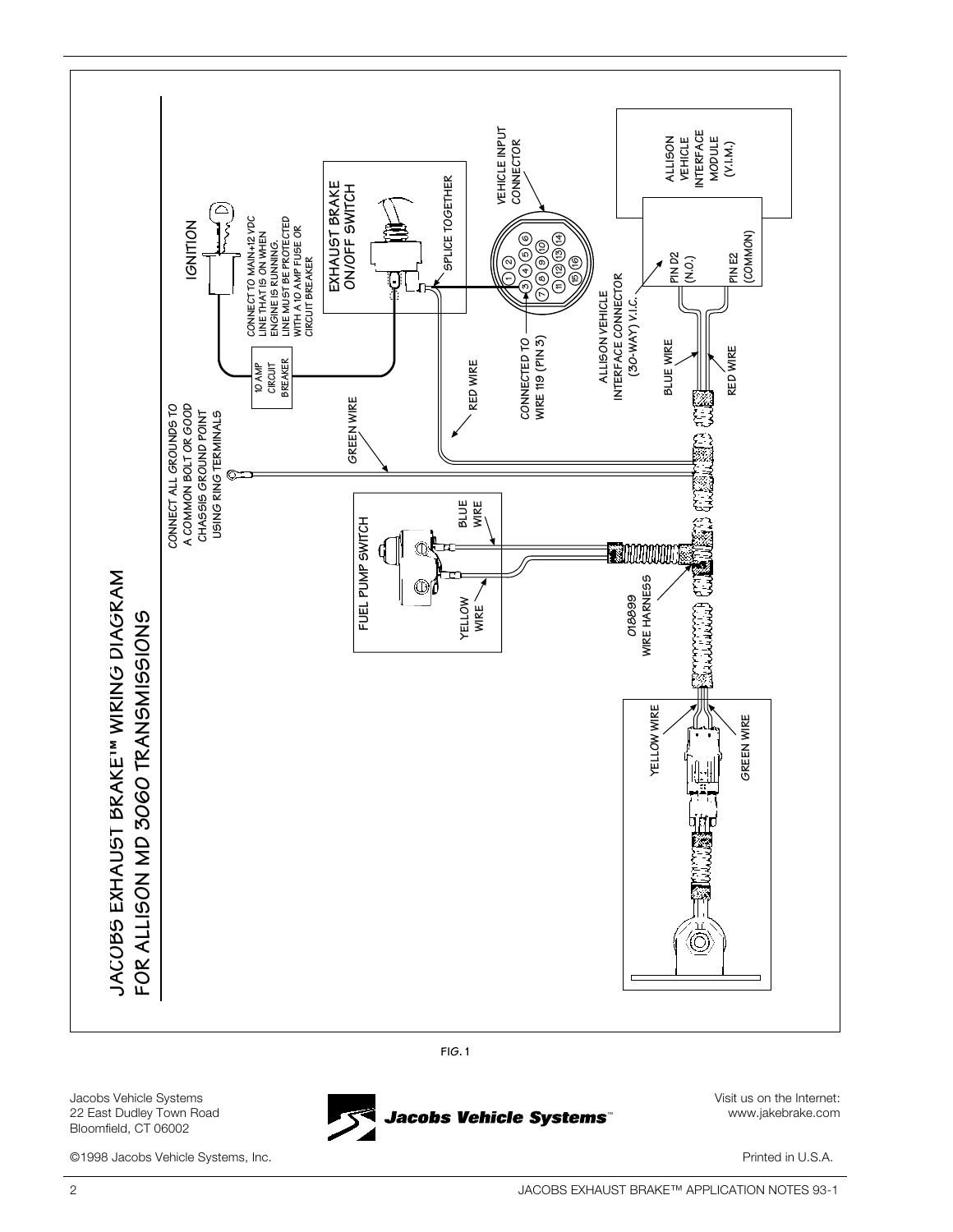# **Exhaust Brake/Allison Wiring Instructions**

# **Allison AT Series**

The AT Transmission does not incorporate a converter lock-up feature and will not transmit all of the available retarding power to the vehicle's wheels. When operating a vehicle equipped with an Allison AT Transmission, a lower transmission range must be selected to maintain the retarding effect. The only change to the exhaust brake wiring harness, Jacobs P/N 018899, is the splicing together of the two wires that are shown connected to the clutch switch. Refer to the Jacobs Exhaust Brake™ installation manual for clutch wire identification.

# **Allison MT Series**

The MT Transmission incorporates a converter lock-up feature that transfers all of the available retarding power to the vehicle's wheels. Lock up occurs in the following ranges:

- MT643 and MT647: Third and fourth gears
- MT653DR and MT654: Fourth and fifth gears

Maximum retarding occurs in lock up. Other MT Transmission arrangements may exist; contact your local Allison dealer for more information.

The only change to the exhaust brake wiring harness, Jacobs P/N 018899, is the splicing together of the two wires that are shown connected to the clutch switch. Refer to the exhaust brake installation manual for clutch wire identification.

# **Allison MD Series (World Transmission)**

The MD is an electronically controlled transmission that provides converter lock up in forward gears 2 through 6.

**The transmission requires that the Electronic Control Unit (ECU) be programmed for use with the exhaust brake and requires the control circuit for the exhaust brake to be connected to the transmission's ECU.**

The transmission will then operate in the pre-select downshift mode to maximize the retarding power of the exhaust brake. Refer to your Operator's Manual for a complete description of the operation.

#### **MD Transmission Check List**

Be sure the following criteria is satisfied before wire installation.

- 1. The Allison MD transmission ECU must be programmed for the exhaust brake. The program is Engine Brake and Pre-select Request and Engine Brake Enable (Standard). The status of the transmission's program can be determined by either connecting the Prolink diagnostic tool to the ECU, or by reading the Calibration Identification Number (CIN) found on the ECU. The Allison distributor is then able to obtain from Allison the program status. If the transmission ECU is not programmed for Engine Brake and Pre-select Request Enable (Standard), then the vehicle or transmission ECU should be taken to your local Allison distributor for reprogramming. There is a service charge from Allison to reprogram the ECU.
- 2. If the ECU is programmed for the exhaust brake, it may be necessary to turn on the program with a Prolink diagnostic tool.
- 3. 1995 model year MD Transmissions are preprogrammed for Engine Brake and Pre-select Request and Engine Brake Enable (Standard) from the Allison factory. These transmissions may require the program to be enabled (turn on) using a Prolink diagnostic tool.

#### NOTE:

NOT ALL ALLISON MD TRANSMISSIONS WILL USE THE SAME WIRES FOR THE EXHAUST BRAKE INSTALLATION. IF YOUR TRANSMISSION IS DIFFERENT FROM THE FOLLOWING INSTRUCTIONS CALL AN ALLISON DISTRIBUTOR FOR EXHAUST BRAKE WIRE INSTALLATION INSTRUCTIONS.

#### **Required Interface Connections**

The following criteria is for MD Transmissions programmed for use with an exhaust brake:

- The Retarder Request Signal is  $a +12$  volt input signal supplied to wire 119 from the exhaust brake ON/OFF switch. The Retarder Request Signal informs the transmission that an exhaust brake is installed on the engine.
- 2. The Retarder Output Signal is on wire 132. Wire 132 activates a relay in the Allison Vehicle Module (VIM) and does not need to be connected to the exhaust brake harness. The interface to the exhaust brake harness is done through the contacts of the relay.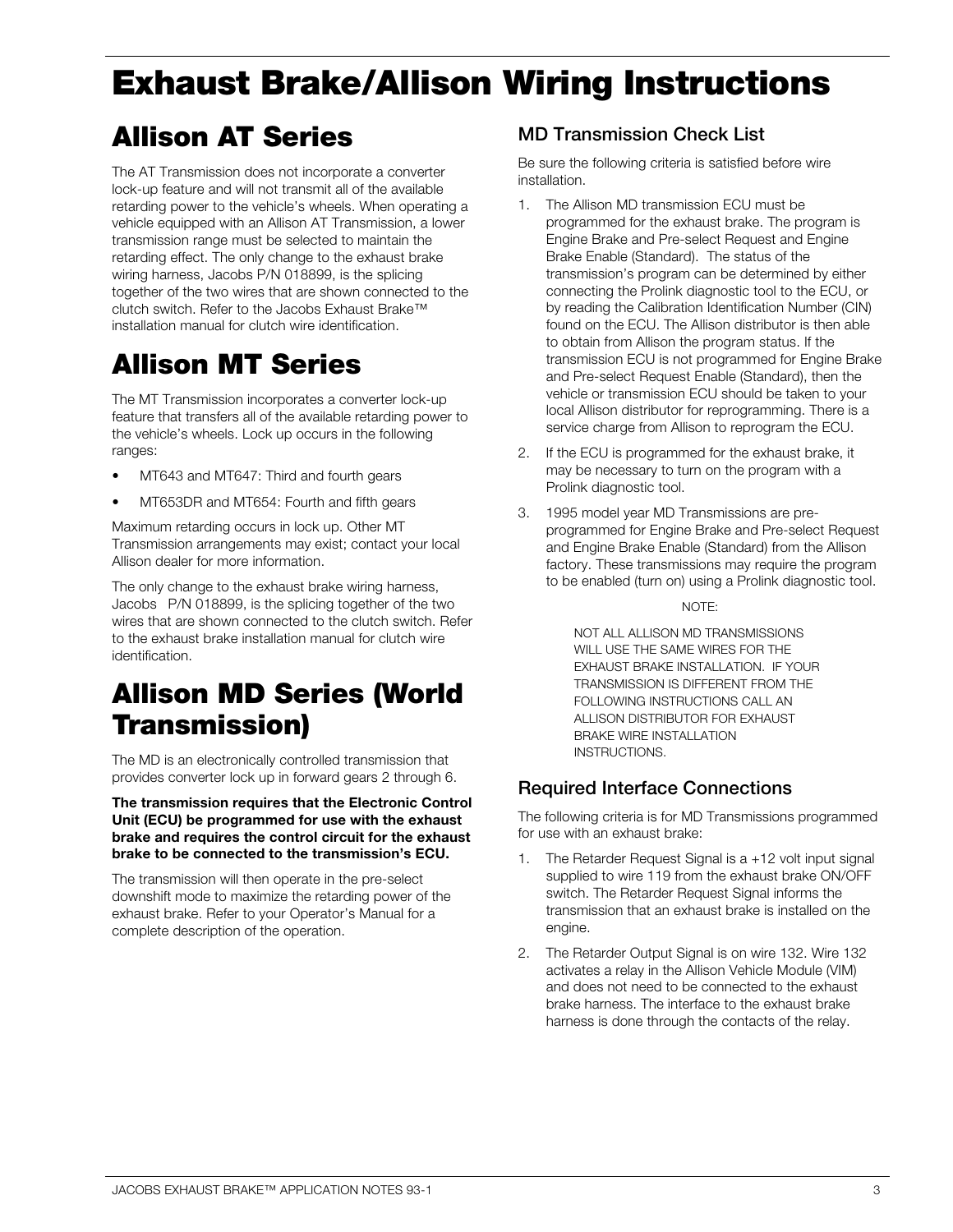- 3. Locate wire 119 (Pin 3) in the Vehicle Input Connector. Splice a suitable length of 16-gage wire to the output side of the exhaust brake ON/OFF switch. Connect the other end of this wire to the wire marked 119 in the Vehicle Input Connector. The preferred method of connecting to Wire 119 is to use a mating input connector. This may be accomplished either by using a fully wired connector (Allison P/N 29501001) or by using a connector shell (Allison P/N 23016490) and terminal (Allison P/N 23015205) (see Fig. 1, page 2). If connections are made by splicing, all connections must be soldered and sealed with heat shrink tubing.
- 4. Locate the Vehicle Interface Module (VIM). The VIM is typically located near the ECU. Refer to Fig. 4 (page 4) for location of the VIM. The Vehicle Interface Connector is a rectangular, 30-pin connector located at the bottom left-hand corner of the VIM. Refer to Fig. 5 for the Vehicle Interface Connector location.



**FIG. 5**

5. Locate Pins E2 and D2 in the Vehicle Interface Connector. Connect the red clutch wire to pin E2 and the blue clutch wire to D2 (see Fig. 6). If the pins are not in the connector shell, they must be added.



**FIG. 6**

An auxiliary Allison harness may be connected to the 30-way connector on the VIM, and if so, the end of the harness should be located and the clutch wires attached. If the end of the harness cannot be located, cut the auxiliary wires for pins E2 and D2 and connect to the clutch switch wires. The wires should be connected by soldering and sealed with heat shrink tubing.

- 6. Installation Note: On vehicles with rear mounted engines, it will probably be easier from a wiring standpoint to use the following wiring arrangement:
	- a. Install the wire harness, Jacobs P/N 018899, in the engine compartment.
	- b. Connect the clutch switch wires together.
	- c. Run the red wire forward to the Vehicle Interface Connector, Pin D2 (the red wire may need to be extended

#### NOTE:

THE RED WIRE IS THE ONLY WIRE THAT NEEDS TO BE RUN TO THE FRONT OF THE VEHICLE.

d. Run a wire from the output side of the exhaust brake ON/OFF switch to Pin E2 in the Vehicle Interface Connector.

## **Operation Test**

The Jacobs Exhaust Brake™ will not operate unless the following conditions are satisfied:

- 1. The exhaust brake ON/OFF switch must be in the "ON" position.
- 2. The throttle must be fully closed.
- 3. The transmission must be in lock up and in gears 2 through 6.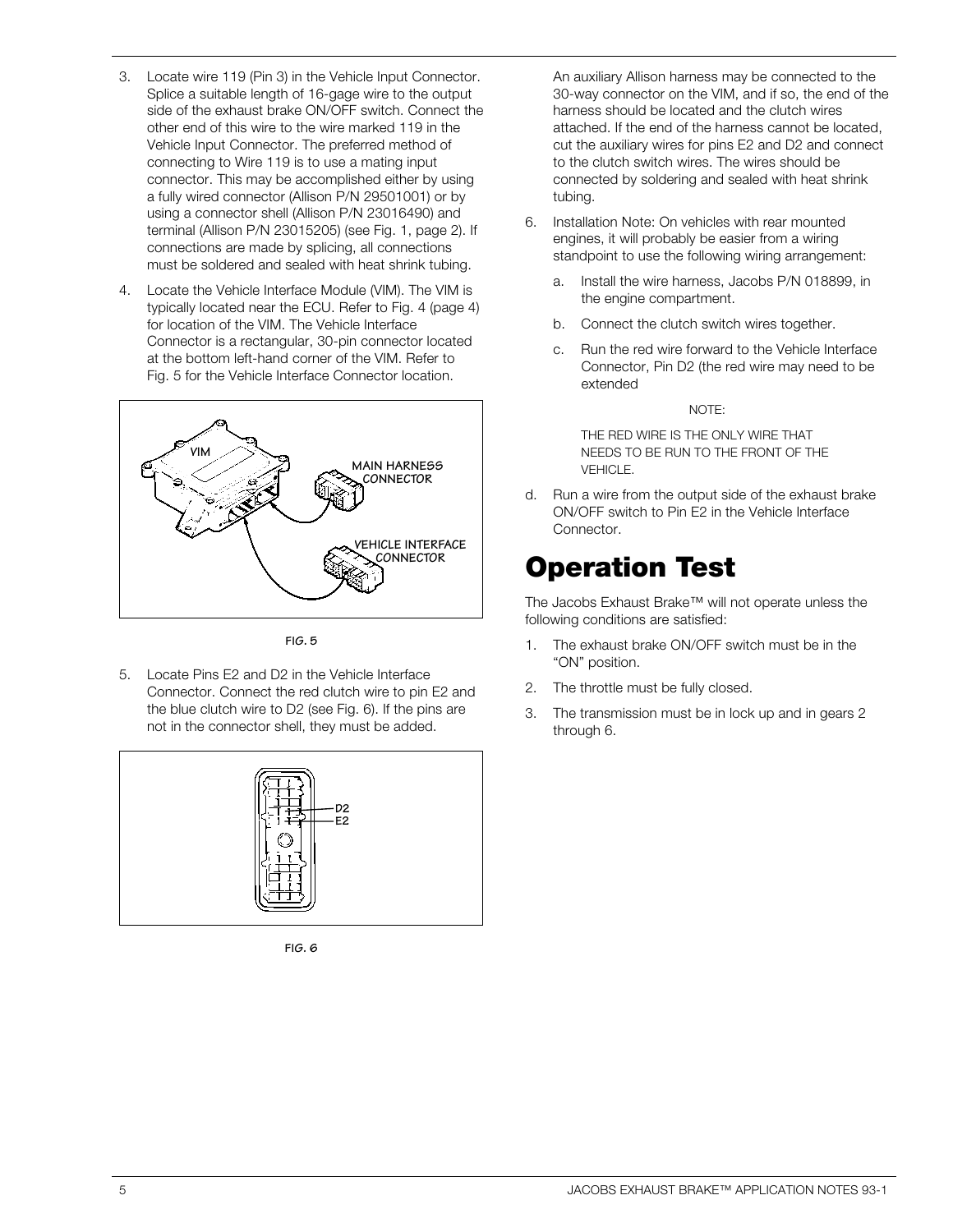3. The Retarder Pre-select for the Jacobs Exhaust Brake™ should be set for second gear but can be set for any gear. The exhaust brake provides maximum vehicle retarding when the Pre-select is second gear. Lower gross vehicle weight vehicle operators may prefer third or fourth gear.

NOTE:

BE SURE THE ABOVE CONDITIONS ARE SATISFIED IF THE ECU IS REPROGRAMMED.

#### **Recalibration Log Sheet**

If reprogramming is necessary, a Recalibration Log Sheet (see Fig. 2) should be filled out and approval of the requested change obtained from the chassis manufacturer.

| WT TRANSMISSION VEHICLE INFORMATION SHEET                                                                                                                                                                                          |                                                                                                                                                                                                                                |
|------------------------------------------------------------------------------------------------------------------------------------------------------------------------------------------------------------------------------------|--------------------------------------------------------------------------------------------------------------------------------------------------------------------------------------------------------------------------------|
| <b>CUSTOMER NAME: CONSTANT OF A SET ON A SET ON A SET OF A SET OF A SET OF A SET OF A SET OF A SET OF A SET OF A SET OF A SET OF A SET OF A SET OF A SET OF A SET OF A SET OF A SET OF A SET OF A SET OF A SET OF A SET OF A S</b> |                                                                                                                                                                                                                                |
| <u>VIN: __________________________________</u>                                                                                                                                                                                     | DATE: New York Products and the Second Second Second Second Second Second Second Second Second Second Second Second Second Second Second Second Second Second Second Second Second Second Second Second Second Second Second S |
| OLD CIN: A CONTROLLER CONTROLLER CONTROLLER CONTROLLER CONTROLLER CONTROLLER CONTROLLER CONTROLLER CONTROLLER                                                                                                                      | ECU S/N:                                                                                                                                                                                                                       |
| TRUCK MODEL: TRUCK MODEL:                                                                                                                                                                                                          | TRANS S/N:                                                                                                                                                                                                                     |
| <b>DESIRED CHANGE:</b>                                                                                                                                                                                                             |                                                                                                                                                                                                                                |
|                                                                                                                                                                                                                                    |                                                                                                                                                                                                                                |
|                                                                                                                                                                                                                                    |                                                                                                                                                                                                                                |
|                                                                                                                                                                                                                                    |                                                                                                                                                                                                                                |
| REPROGRAMMING REQUESTED BY:                                                                                                                                                                                                        |                                                                                                                                                                                                                                |
|                                                                                                                                                                                                                                    |                                                                                                                                                                                                                                |
|                                                                                                                                                                                                                                    |                                                                                                                                                                                                                                |



## **Exhaust Brake/Allison MD Series Wire Installation Instructions**

- 1. Install the exhaust brake wire harness, Jacobs P/N 018899, per the exhaust brake Installation Manual. Do not install the clutch switch wires (blue/red).
- 2. Locate the Vehicle Input Connector. The Allison Vehicle Input Connector is illustrated in Fig. 3. Refer to Fig. 4 for location of the Vehicle Input Connector.



**FIG. 3**



**FIG. 4**

Some vehicle manufacturers do not use the Allison Vehicle Input Connector. These vehicles will have connectors that are different than the Allison Vehicle Input Connector. For example, a GMC TopKick/ Chevrolet Kodiak uses a ten-pin Packard connector and Ford uses the accessory panel behind the passenger seat.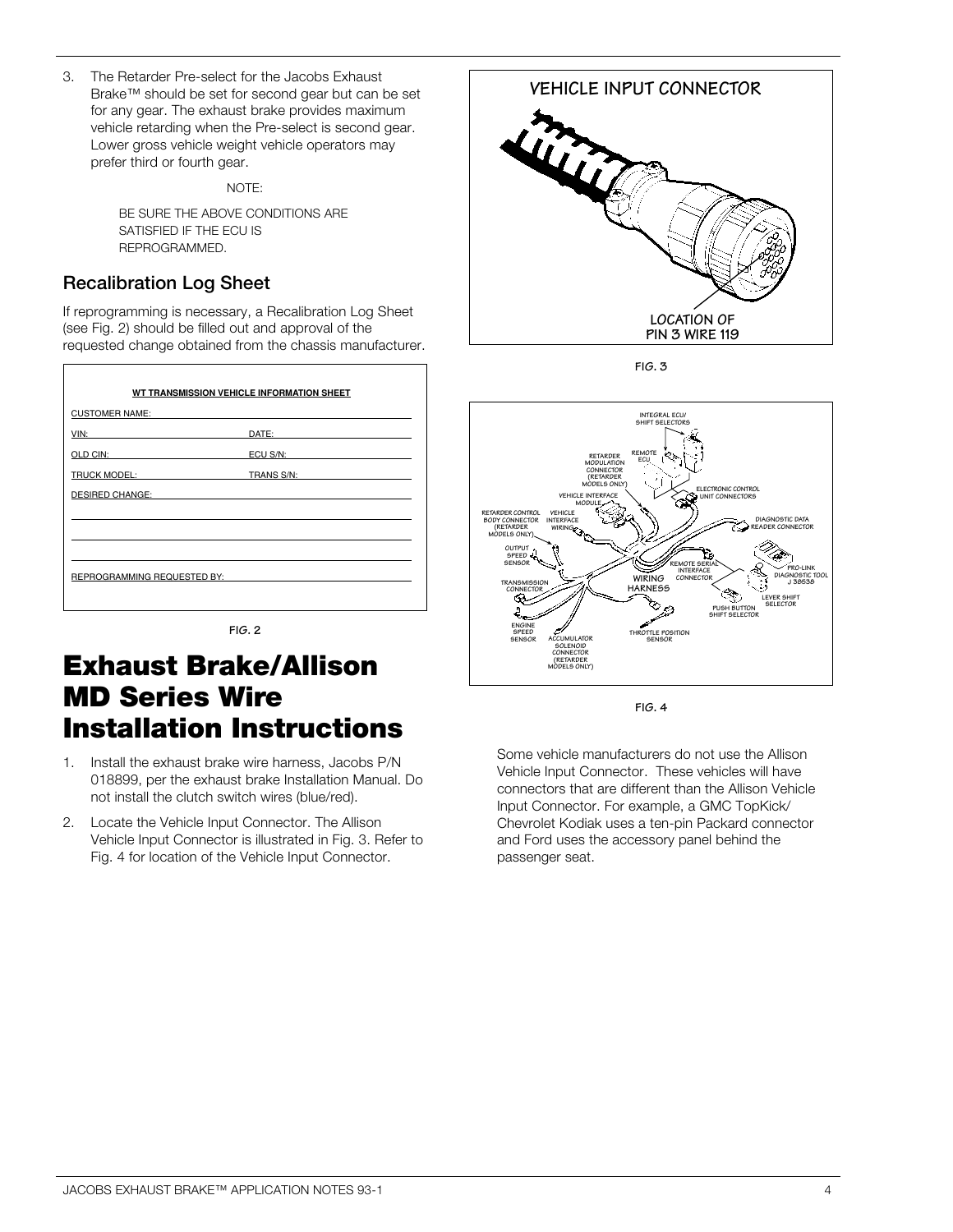## **Allison Transmission MD Transmission ECU Recalibration Locations\***

Atlantic Detroit Diesel-Allison, Inc. 169 Old New Brunswick Road Piscataway NJ 08854 Phone: (201) 752-7100

Central Detroit Diesel-Allison, Inc. 9200 Liberty Drive Liberty (Kansas City) MO 64068 Phone: (816) 781-8070

Clarke Detroit Diesel-Allison, Inc. 3133 East Kemper Road Cincinnati (Sharonville) OH 45241 Phone: (513) 771-2200

Clarke Detroit Diesel-Allison, Inc. 1340 Terminal Road Indianapolis IN 46217 Phone: (317) 783-6651

Covington Detroit Diesel-Allison Inc. 6200 Swiggett Road Greensboro NC 27419-8949 Phone: (919) 292-9240

Detroit Diesel BC Ltd. 9300 - 192nd Street Surrey BC V3T 4W2 CANADA (604) 888-1211

Detroit Diesel Canada East, Ltd. 2997 Rue Watt Ste. Foy PQ G1W 3W1 CANADA Phone: (418) 651-5371

Florida Detroit Diesel-Allison, Inc. 224 SW 52nd Avenue Ocala FL 32675 Phone: (904) 237-7977

Inland Diesel, Inc. 13015 West Custer Avenue Butler (Milwaukee) WI 53007 Phone: (414) 781-7100

Inland Diesel, Inc. 500 South Lombard Road Addison (Chicago) IL 60101 Phone: (708) 620-2000

Interstate Detroit Diesel, Inc. 2501 East 80th Street Minneapolis MN 55425 Phone: (612) 854-5511

Johnson & Towers, Inc. 2021 Briggs Road Mount Laurel NJ 08054 Phone: (609) 234-6990

Michigan Detroit Diesel-Allison, Inc. 2940 Clydon Avenue SW Grand Rapids MI 49509 Phone: (616) 531-1770

Midwest Detroit Diesel Ltd. 1460 Waverly Street Winnipeg MB R3T OP4 CANADA Phone: (204) 452-8244

Pacific Detroit Diesel-Allison, Inc. 3436 Olympic Street Springfield OR 97477 Phone: (503) 746-1661

Penn Detroit Diesel-Allison, Inc. Route 222 Fleetwood PA 19522 Phone: (215) 944-0451

Power Products, Inc. 34 Audubon Road Wakefield (Boston) MA 01880 Phone: (617) 246-0096

Sierra Detroit Diesel-Allison, Inc. 1755 Adams Avenue San Leandro CA 94577 Phone: (510) 635-8991

Smith Detroit Diesel-Allison, Inc. 250 West 3900 South Salt Lake City UT 84107 Phone: (801) 262-2631

Stewart & Stevenson Power, Inc. 5840 Dahlia Street Commerce City CO 80020 Phone: (303) 287-7441

Stewart & Stevenson Services, Inc. 2707 North Loop West Houston TX 77008 Phone: (713) 868-7700

United Engines, Inc. 7454 East 41st Street Tulsa OK 74145 Phone: (918) 627-8080

Valley Detroit Diesel-Allison, Inc. 13644 Nelson Avenue City of Industry CA 91746 Phone: (818) 333-1243

Waterous Detroit Diesel-Allison, Inc. 10025 - 51st Avenue Edmonton AB T6E 0A8 CANADA Phone: (403) 437-3550

Western Branch Diesel, Inc. Interstate 95 North at Atlee Road Exit Richmond VA 23228 Phone: (804) 550-2816

Williams Detroit Diesel-Allison, Inc. 869 Goodale Boulevard Columbus OH 43212 Phone: (614) 228-6651

Williams Detroit Diesel-Allison, Inc. 2849 Moreland Avenue S.E. Atlanta GA 30315 Phone: (404) 366-1070

Williams Detroit Diesel-Allison, Inc. 1803 West Oakridge Drive Albany GA 31707 Phone: (912) 888-1923

List current as of May 12, 1994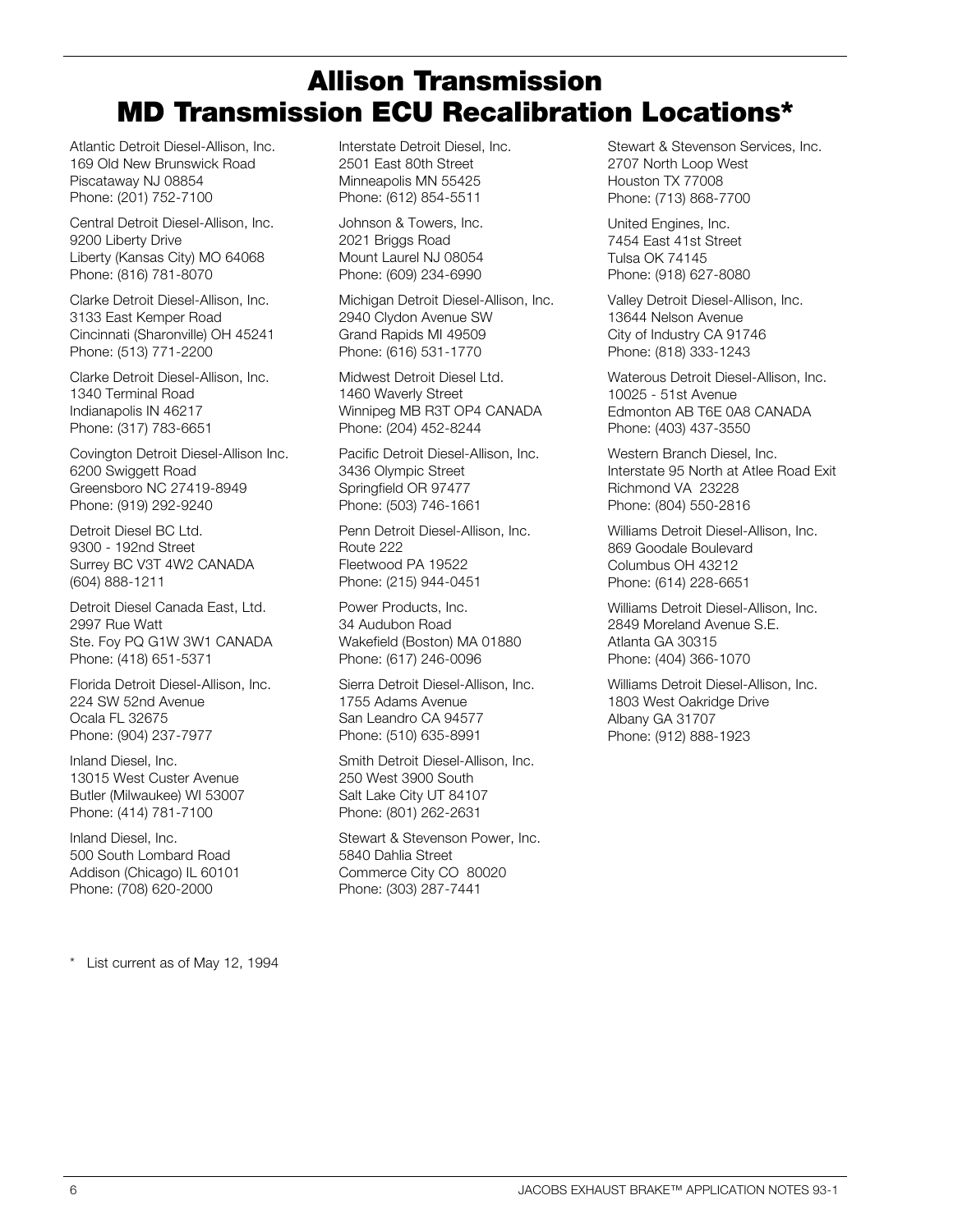



# **Notas de Aplicación 93-1** Jocobs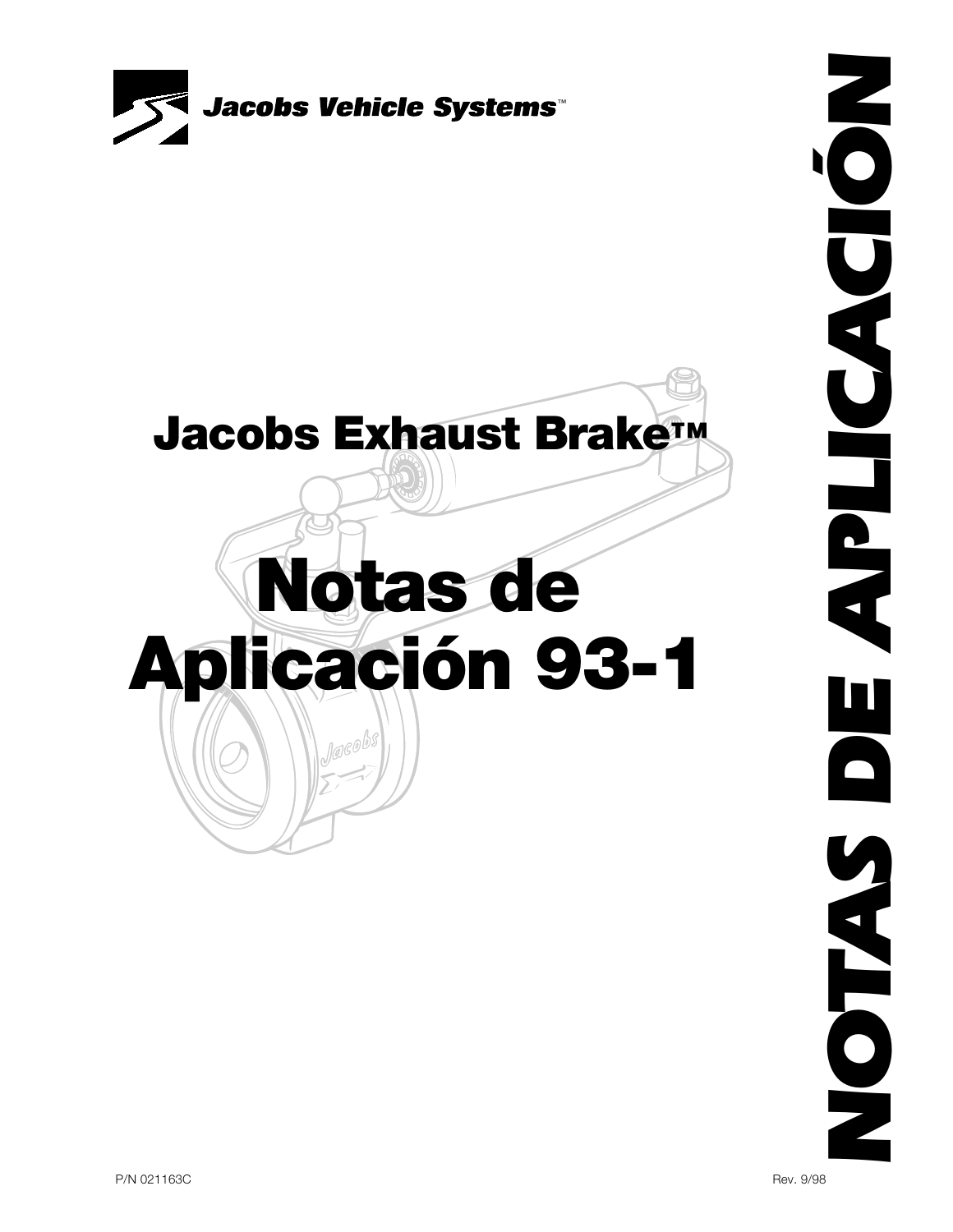

**FIG. 1**

Jacobs Vehicle Systems 22 East Dudley Town Road Bloomfield, CT 06002

©1998 Jacobs Vehicle Systems, Inc. Impreso en EE.UU.

Visítenos en la Internet: Jacobs Vehicle Systems" www.jakebrake.com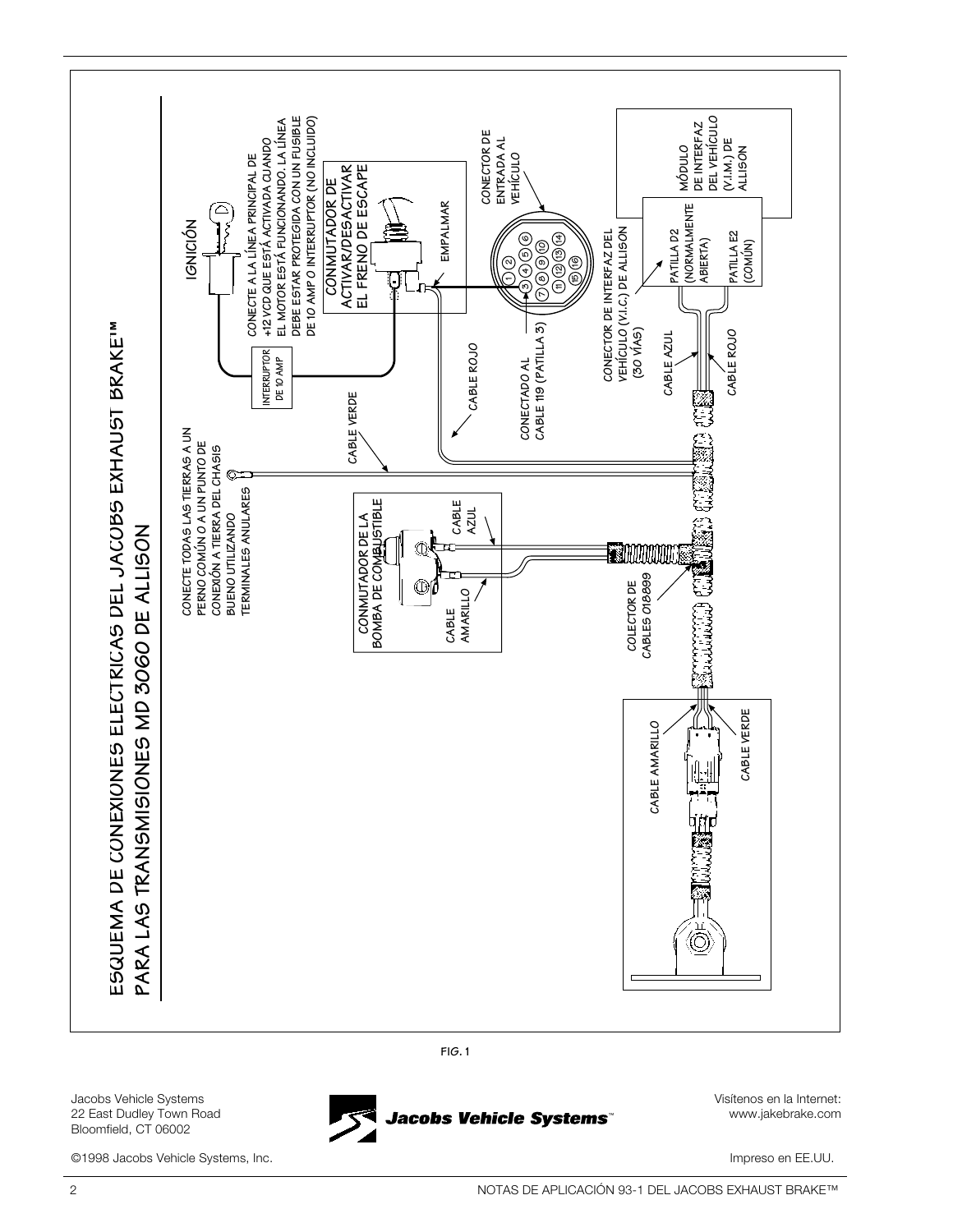# **Instrucciones para las Conexiones Eléctricas del Freno de Escape/Allison**

## **Serie AT de Allison**

La Transmisión AT no incorpora una función de inmovilización del convertidor y no transmitirán toda la potencia retardante disponible a las ruedas del vehículo. Cuando se conduce un vehículo equipado con una transmisión AT de Allison, deberá seleccionarse un menor margen de transmisión para mantener el efecto retardante. El único cambio que se le efectuará a la conexión del colector de cables del freno de escape, P/N 018899 de Jacobs, será el empalme de los dos cables que se muestran conectados al conmutador del embrague. Consulte el Manual de Instalación del Jacobs Exhaust Brake™ para la identificación de los cables del embrague.

# **Serie MT de Allison**

La Transmisión MT incorpora una función de inmovilización del convertidor, la cual transfiere toda la potencia retardante disponible a las ruedas del vehículo. La inmovilización ocurre en las siguientes velocidades:

- MT643 y MT647: Tercera y cuarta velocidad
- MT653DR y MT654: Cuarta y quinta velocidad

El retardo máximo ocurre en la inmovilización. Es posible que existan otras disposiciones de la Transmisión MT. Al respecto, contacte al concesionario de Allison de su localidad para obtener mayor información.

El único cambio que se le efectuará a la conexión del colector de cables del freno de escape, P/N 018899 de Jacobs, será el empalme de los dos cables que se muestran conectados al conmutador del embrague. Consulte el manual de instalación del freno de escape para la identificación de los cables del embrague.

#### **Serie MD de Allison (Transmisión Mundial)**

La Transmisión MD es una transmisión controlada electrónicamente, la cual proporciona una inmovilización del convertidor entre la segunda y sexta velocidad en avance.

#### **La transmisión requiere que la Unidad de Control Electrónico (ECU) sea programada para usar con el freno de escape y requiere además que el circuito de control del freno de escape sea conectado a la ECU de la transmisión.**

La transmisión funcionará entonces en el modo preseleccionado para la disminución de velocidad a fin de hacer máxima la potencia retardante del freno de escape. Consulte el Manual del Operador para obtener una descripción completa del funcionamiento.

#### **Listado de Control de la Transmisión MD**

Asegure que se reúnen los siguientes requisitos antes de hacer las conexiones de la instalación:

- La unidad ECU de la transmisión MD de Allison debe estar programada para el freno de escape. El programa se llama: Activación del Freno del Motor y de la Solicitud de Preselección (estándar). El estado del programa de la transmisión puede determinarse conectando la herramienta de diagnóstico Prolink a la ECU, o leyendo el Número de Identificación de la Calibración (CIN) que se encuentra en la ECU. El distribuidor de Allison tendrá entonces la posibilidad de obtener de Allison el estado del programa. Si la ECU de la transmisión no está programada para Activación del Freno del Motor y de la Solicitud de Preselección (estándar), entonces se deberá llevar el vehículo o la ECU de la transmisión al distribuidor de su localidad para ser reprogramado(a). Allison cobra un recargo de servicio cuando se reprograma la ECU.
- 2. Si la ECU está programada para el freno de escape, podría ser necesario activar el programa con la herramienta de diagnóstico Prolink.
- 3. Las Transmisiones MD del modelo del año 1995 vienen ya preprogramadas desde la fábrica de Allison para el programa Activación del Freno del Motor y de la Solicitud de Preselección (estándar). Puede que estas transmisiones requieran la activación del programa utilizando la herramienta de diagnóstico Prolink.

#### NOTA:

NO TODAS LAS TRANSMISIONES MD DE ALLISON USARÁN LOS MISMOS CABLES PARA LA INSTALACIÓN DEL FRENO DE ESCAPE. SI SU TRANSMISIÓN ES DIFERENTE DE LAS INSTRUCCIONES SIGUIENTES, LLAME A UN DISTRIBUIDOR DE ALLISON PARA OBTENER LAS INSTRUCCIONES DE INSTALACIÓN DE LAS CONEXIONES ELÉCTRICAS DEL FRENO DE ESCAPE.

#### **Conexiones de Interfaz Requeridas**

Se deben reunir los siguientes requisitos para las Transmisiones MD que están programadas para usarse con un freno de escape:

- 1. La Señal de Solicitud de Retardador es una señal de entrada de +12 voltios, que el conmutador de Activar/ Desactivar el freno de escape suministra al cable 119. La Señal de Solicitud de Retardador le comunica a la transmisión que en el motor hay instalado un freno de escape.
- 2. La Señal de Salida del Retardador se encuentra en el cable 132. Este cable activa un relevador, ubicado en el Módulo de Interfaz de Vehículo (VIM) de Allison, y no necesita ser conectado al colector de cables del freno de escape. La interfaz con el colector de cables del freno de escape se realiza a través de los contactos del relevador.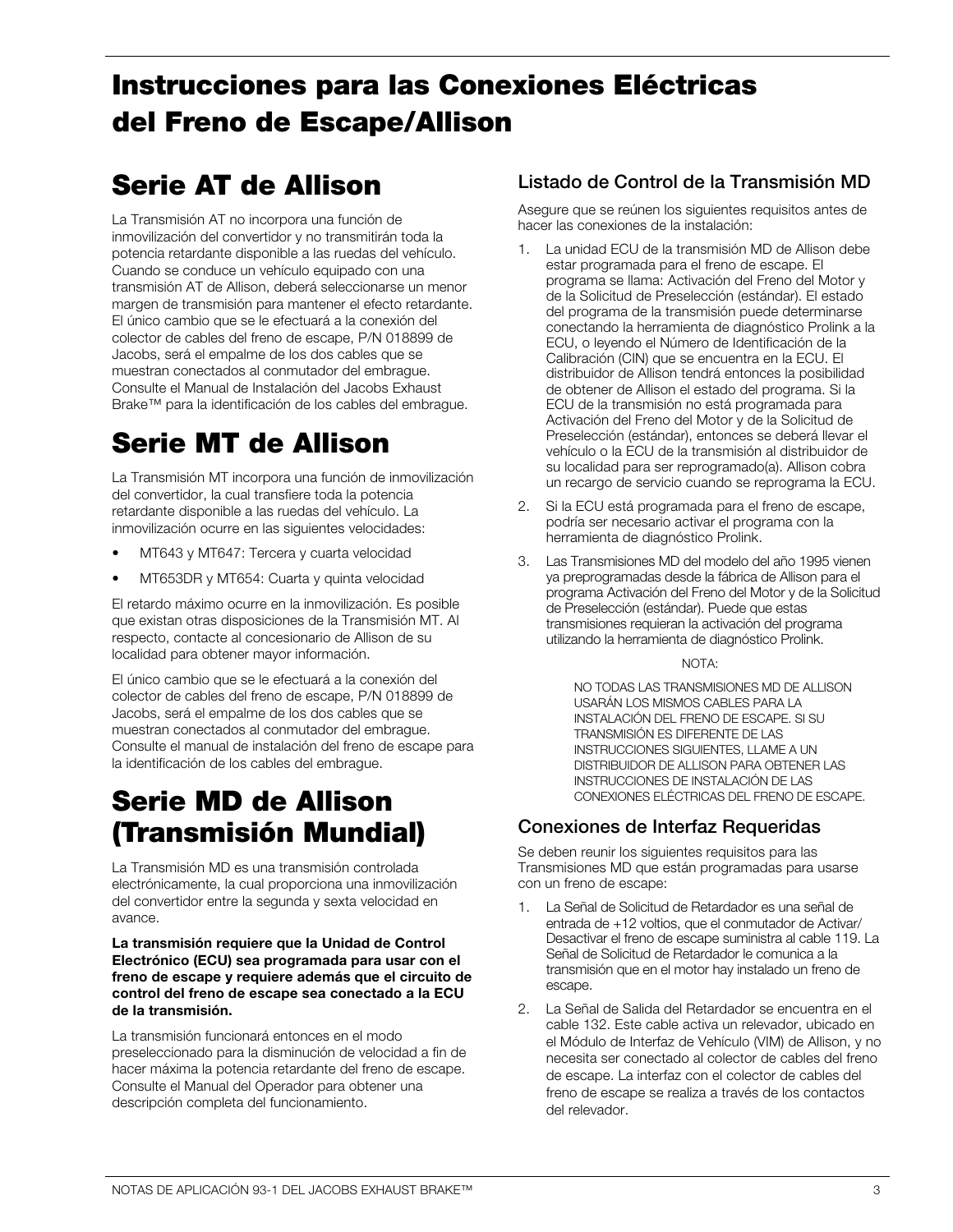- 3. Localice el cable 119 (Patilla 3) en el Conector de Entrada del Vehículo. Empalme el tramo necesario del cable de calibre 16 al terminal de salida del conmutador de Activar/Desactivar el freno de escape. Conecte el otro extremo de ese cable al cable marcado 119 en el Conector de Entrada del Vehículo. El método preferido para la conexión del Cable 119 es la utilización de un conector de entrada de acoplamiento. Esto podría lograrse utilizando un conector completamente alambrado (P/N 29501001 de Allison), o la armazón de un conector (P/N 23016490 de Allison) y el terminal (P/N 23015205 de Allison), (observe la Fig. 1 en la página 2). Si las conexiones se hacen empalmando, todas las conexiones deberán ser soldadas y selladas con tubos termocontraíbles.
- 4. Localice el Módulo de Interfaz del Vehículo (VIM). El VIM típicamente se encuentra localizado cerca de la ECU. Consulte la Fig. 4 (página 4) para la localización del mismo. El Conector de Interfaz del Vehículo es un conector rectangular y de 30 patillas, ubicado en la esquina izquierda inferior del VIM. Consulte la Fig. 5 para la localización del Conector de Interfaz del Vehículo.



**FIG. 5**

5. Localice las Patillas E2 y D2 en el Conector de Interfaz del Vehículo. Conecte el cable rojo del embrague a la patilla E2, y el cable azul del embrague a D2 (observe la Fig. 6). Si las patillas no se encuentran en la armazón del conector, tendrán que ser añadidas.



**FIG. 6**

Al conector de 30 vías del VIM puede conectarse un colector de cables auxiliar de Allison. Si así se hace, la punta del colector de cables deberá ser localizada para conectarle los cables del embrague. Si la misma no se puede encontrar, corte los cables auxiliares destinados a las patillas E2 y D2 y conecte los cables del conmutador del embrague. Los cables deben ser conectados soldándolos y luego sellándolos con una tubería termocontraíble.

- 6. Nota sobre la Instalación: En los vehículos con motores montados atrás, es posible que el uso de la siguiente disposición del cableado sea más fácil desde el punto de vista de las conexiones eléctricas:
	- a. Instale el colector de cables, P/N 018899 de Jacobs, en el compartimento del motor.
	- b. Conecte entre sí los cables del conmutador del embrague.
	- c. Encamine el cable rojo hacia adelante, hacia la Patilla D2 del Conector de Interfaz del Vehículo (es posible que haya que alargar dicho cable).

NOTA:

EL CABLE ROJO ES EL ÚNICO CABLE QUE NECESITA SER ENCAMINADO HACIA EL FRENTE DEL VEHÍCULO.

d. Encamine un cable desde el terminal de entrada del conmutador de Activar/Desactivar el freno de escape hacia la Patilla E2 del Conector de Interfaz del Vehículo.

## **Prueba de Funcionamiento**

El Jacobs Exhaust Brake™ funcionará solamente cuando se cumplan las siguientes condiciones:

- 1. El conmutador de Activar/Desactivar el freno de escape debe estar en la posición "Activar".
- 2. El regulador debe estar completamente cerrado.
- 3. La transmisión debe estar en inmovilización y entre la segunda y la sexta velocidad.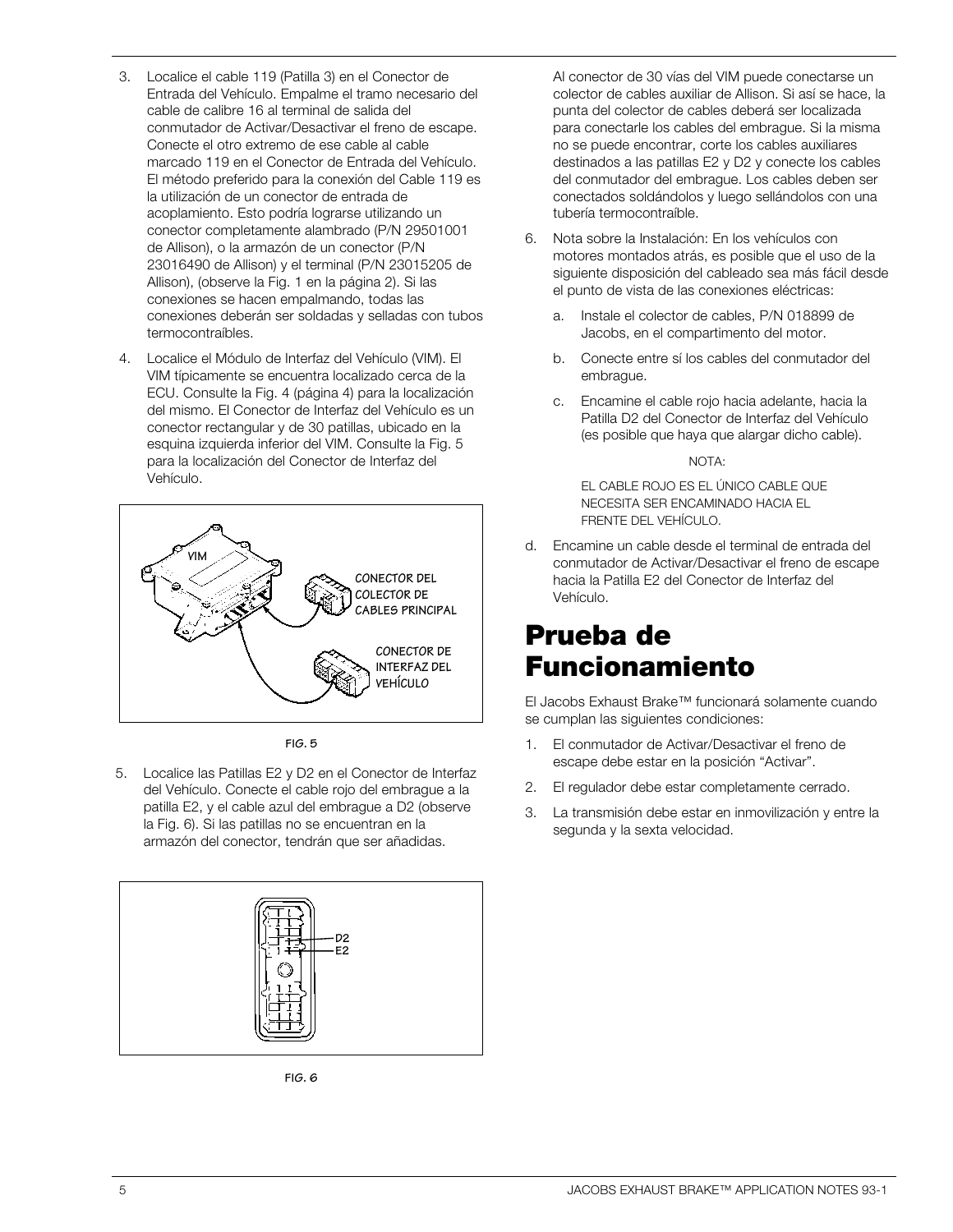3. La Preselección del Retardador para un Jacobs Exhaust Brake™ debe fijarse en la segunda velocidad, pero puede establecerse para cualquier otra velocidad. El freno de escape proporciona el máximo efecto retardante del vehículo cuando la Preselección hecha es la segunda velocidad. Los operadores de vehículos de peso bruto más bajo podrían preferir la tercera o cuarta velocidad.

#### $NOT\Delta$

ASEGÚRESE DE QUE SE CUMPLAN LAS CONDICIONES ANTERIORES SI LA ECU ES REPROGRAMADA.

#### **Hoja de Registro de la Recalibración**

Si es necesario la reprogramación, se deberá llenar una Hoja de Registro de la Recalibración (observe la Fig. 2), y se deberá obtener por parte del fabricante del chasis la aprobación del cambio solicitado.

| FECHA:<br>N/S DE LA ECU: |
|--------------------------|
|                          |
|                          |
|                          |
| N/S DE LA TRANSMISIÓN:   |
|                          |
|                          |
|                          |
|                          |
|                          |
|                          |
|                          |

**FIG. 2**

#### **Instrucciones para la Instalación de las Conexiones del Freno de Escape y la Serie MD de Allison**

- 1. Instale el colector de cables del freno de escape, P/N 018899 de Jacobs, según el Manual de Instalación del freno de escape. No instale los cables del conmutador del embrague (azul/rojo).
- 2. Localice el Conector de Entrada del Vehículo. En la Fig. 3 se ilustra el Conector de Entrada del Vehículo de Allison. Consulte la Fig. 4 para la ubicación del Conector de Entrada del Vehículo.



**FIG. 3**



**FIG. 4**

Algunos fabricantes de vehículos no utilizan el Conector de Entrada del Vehículo de Allison. Estos vehículos tendrán conectores diferentes al Conector de Entrada del Vehículo de Allison. Por ejemplo, un GMC TopKick/Chevrolet Kodiak usa un conector de diez patillas de Packard y Ford usa el tablero de accesorios que se encuentra detrás del asiento del pasajero.